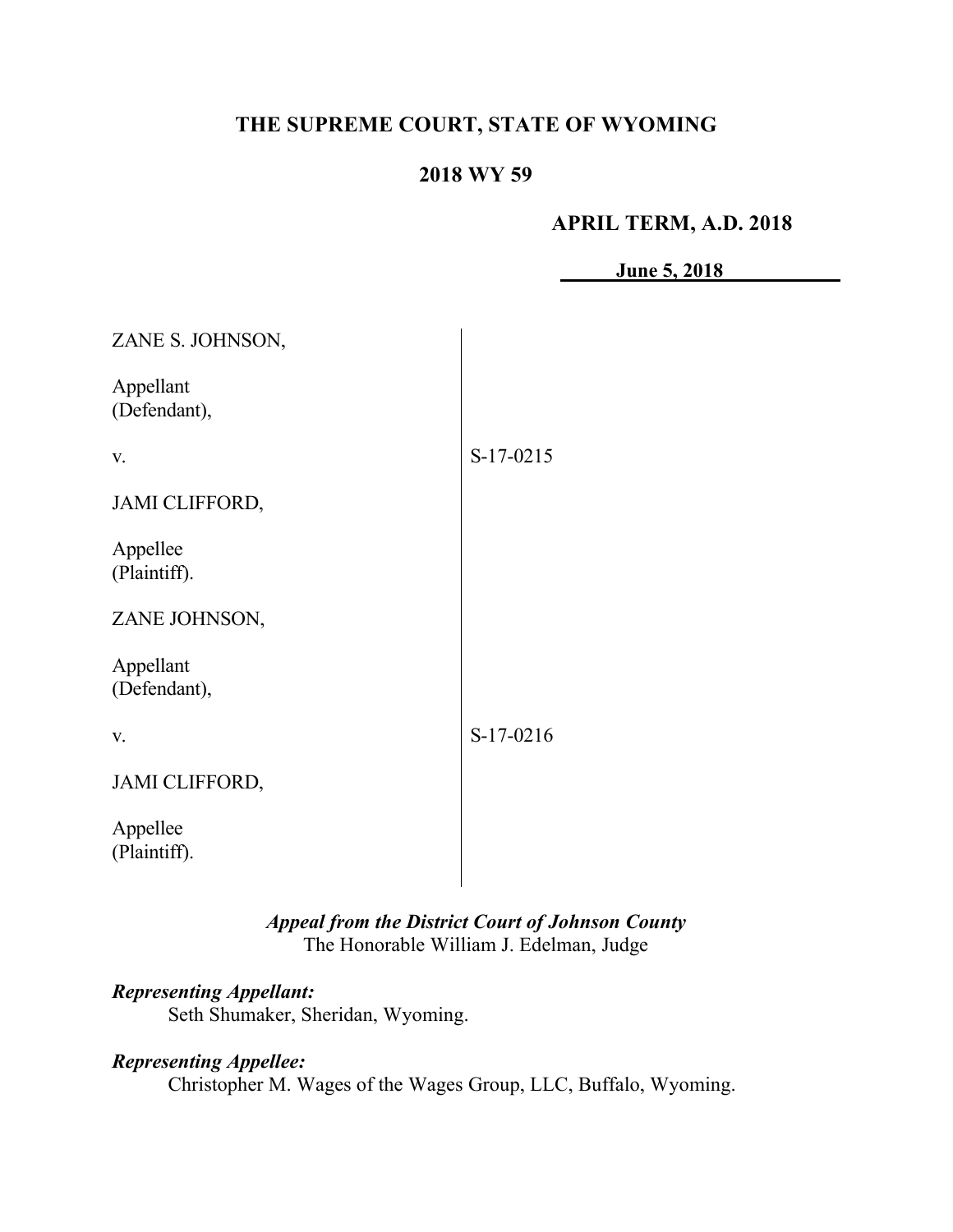*Before BURKE, C.J., and HILL\*, DAVIS, FOX, and KAUTZ, JJ.*

**\*** *Justice Hill retired from judicial office effective February 17, 2018, and pursuant to Article 5, § 5 of the Wyoming Constitution and Wyo. Stat. Ann. § 5-1-106(f) (Lexis Nexis 2017), he was reassigned to act on this matter on February 20, 2018.*

**NOTICE: This opinion is subject to formal revision before publication in Pacific Reporter Third. Readers are requested to notify the Clerk of the Supreme Court, Supreme Court Building, Cheyenne, Wyoming 82002, of typographical or other formal errors so correction may be made before final publication in the permanent volume.**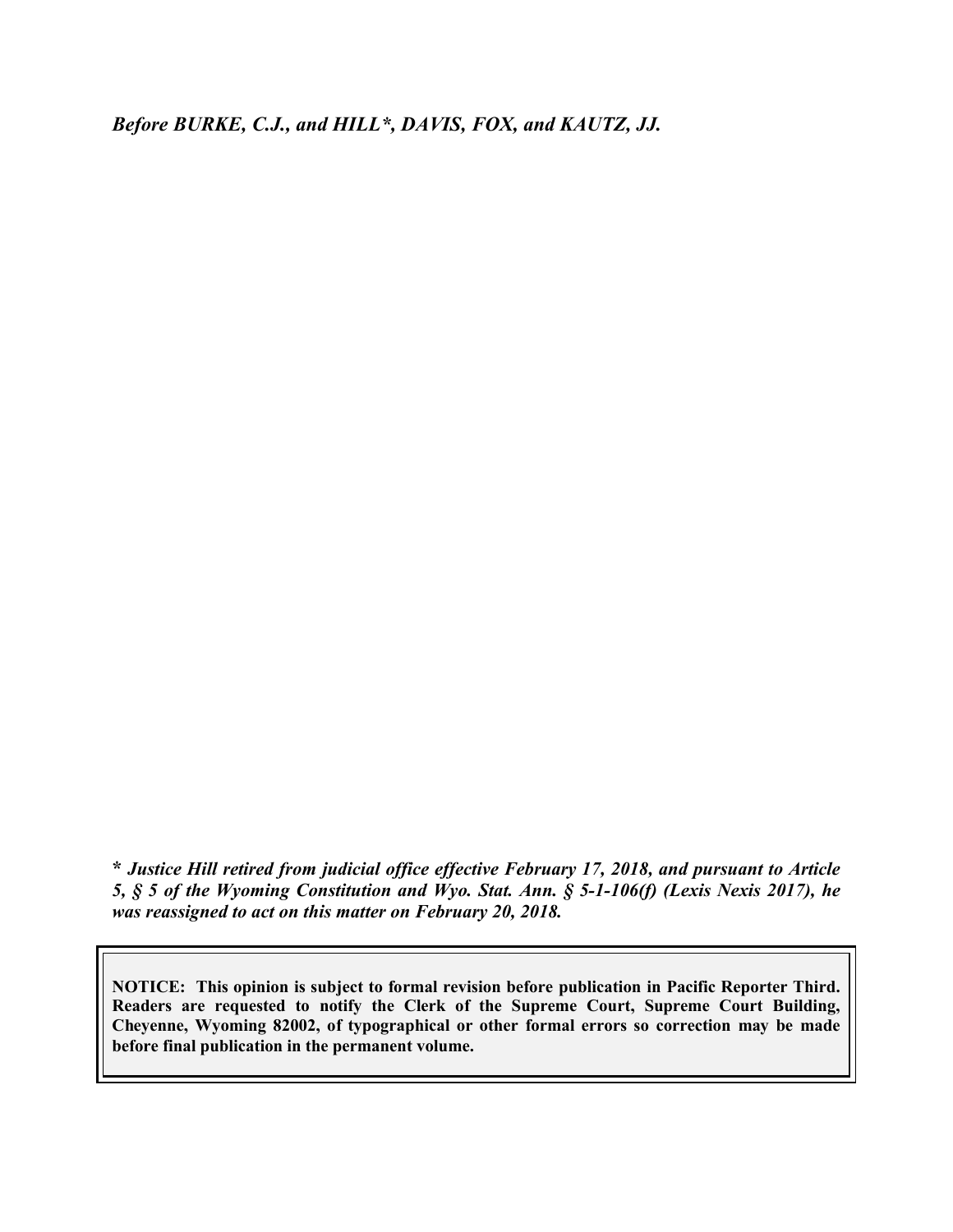### **KAUTZ, Justice.**

[¶1] Appellant, Zane S. Johnson (Father), appeals the district court's order modifying the child custody, visitation and support order entered when Father and Appellee, Jami J. Clifford (Mother), divorced. Father argues the district court erroneously determined a material change in circumstances affecting the parties' children occurred since the original divorce decree. He claims the court's order changing custody does not serve the children's best interests. Father also asserts the district court erred when it denied his motion to require that Mother and the children be examined by a psychologist of Father's choosing. We affirm.

#### **ISSUES**

[¶2] Father raises the following issues on appeal:

I. Whether the trial court erred in finding a substantial and material change of circumstances to justify a modification of the court's prior decree.

II. Whether the trial court erred in finding [a] substantial and material change of circumstances which affect[s] the welfare of the parties' children to justify and [sic] change in custody.

III. Whether the trial court erred in changing custody because it did not serve the children's best interests.

IV. Whether the trial court erred in denying Father's Motions for Orders to Examine Persons.

# **FACTS**

[¶3] Father and Mother were married in 1997. Three children were born during the marriage: CEJ, born in 1999; MRJ, born in 2001; and SDJ, born in 2005. In 2008, the Sixth Judicial District Court in Weston County granted Father and Mother a divorce. The divorce decree was the result of a settlement agreement between the parties regarding property, child custody, and child support. The decree granted the parents joint legal custody of the children, vested primary residential custody of the children with Mother and granted Father reasonable and liberal visitation. The decree ordered that the children would visit Father every Wednesday from 5:00 p.m. until Thursday at 8 a.m., and every other Thursday afternoon through Monday morning. Father also was granted visitation for six weeks during the summer and every other holiday. The visitation schedule resulted in Father having the children 48% of the time. The parties agree this arrangement amounted to joint physical custody. Mother remarried in 2010 and relocated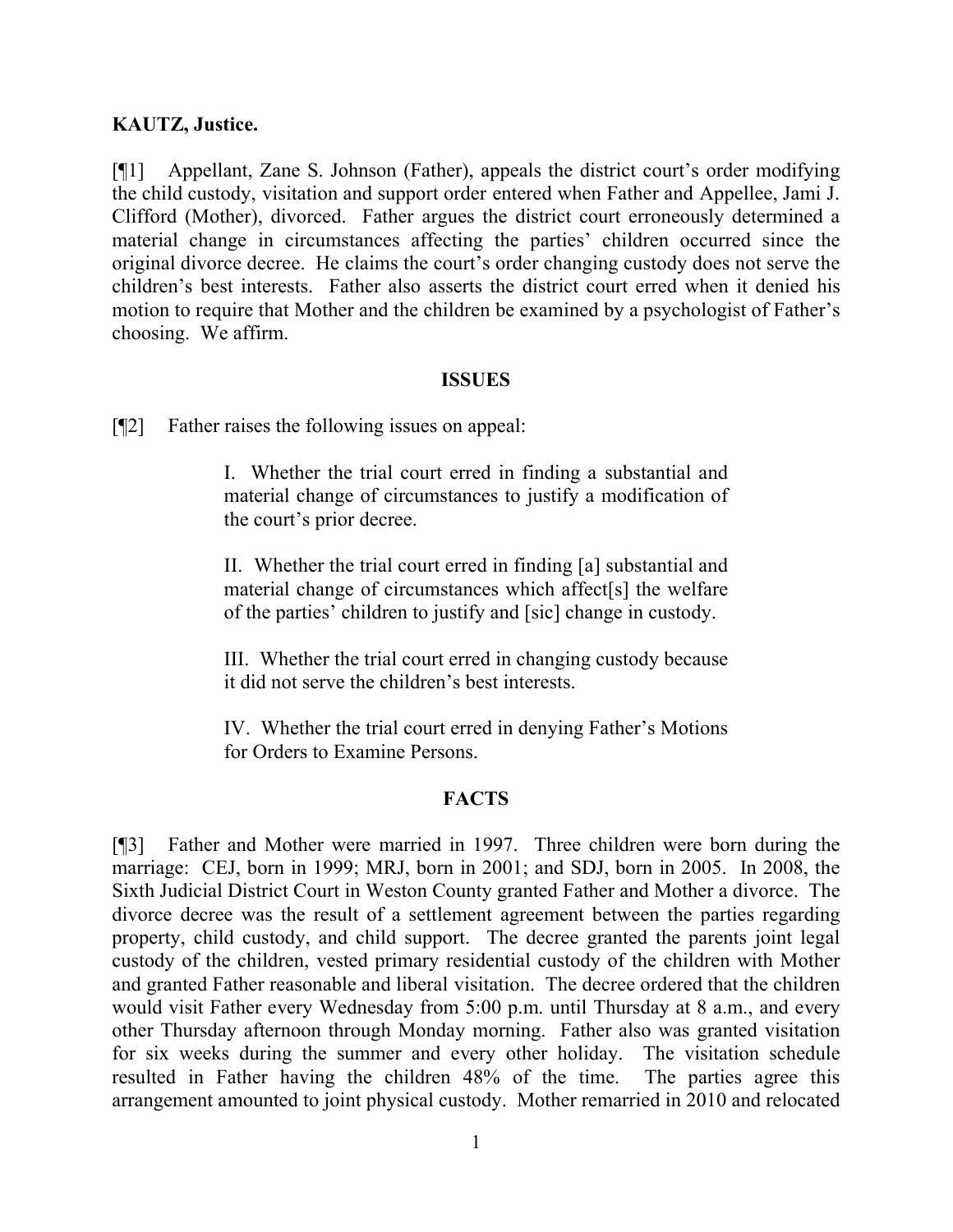to Buffalo, Wyoming. In order to continue the joint custody arrangement, Father quit his job in Newcastle and moved into a home close to Mother's home in Buffalo.

[¶4] In 2016, Mother filed a petition for modification of the custody and visitation order. She alleged several material changes in circumstances to justify modifying the custody order, including: the parties and the children had moved to Buffalo; CEJ is autistic/special needs and was preparing to graduate from high school; the parties could not agree on medical treatment decisions regarding MRJ; MRJ had become resistant to spending time with Father; MRJ had been cited for an alcohol offense; CEJ and SDJ experienced significant conflict during Father's custody periods; Father often left the children unsupervised in the mornings because he had to drive to Gillette for work; and all three children were receiving counseling for significant behavioral, emotional and mental health issues.

[¶5] Father opposed the petition and requested that Mother and the children be examined by a psychologist of Father's choosing. The district court denied Father's motion. Father renewed the motion after Mother designated one of the children's treating psychologists as an expert witness. The district court again denied Father's motion.

[¶6] On November 4, 2016, the district court held an evidentiary hearing on Mother's petition to modify custody. The court heard testimony from Mother, Father, Mother's husband, Mother's father, the children, and two psychologists. Mother argued that the testimony demonstrated several material changes of circumstance that made a joint custody arrangement no longer viable. Father argued Mother had failed to demonstrate a material change in circumstances that would warrant a change in custody. However, he further argued that if a change in custody was necessary, he should receive primary physical custody of the children.

[¶7] The district court issued its Order Modifying Custody and Visitation over six months later, on May 24,  $2017<sup>1</sup>$  The court determined Mother had demonstrated multiple substantial changes in circumstances that affected the children: Mother had remarried; the parties had communication issues that have impacted their ability to coparent; the children were displaying behavioral issues due to the custody arrangement; and the joint custody arrangement had become untenable. The court also determined it would be in the best interests of the children to modify the custody arrangement. The court ordered that Mother have primary custody of the children, and awarded Father visitation every other weekend and holiday. The court also granted Father summer visitation beginning seven days after school is released until seven days before school begins. During that time, Mother is entitled to visitation every other weekend and an undesignated continuous 14-day period. Father filed a timely notice of appeal.

 $<sup>1</sup>$  By the time the district court entered the order, CEJ had turned eighteen years old and is no longer</sup> subject to the custody order.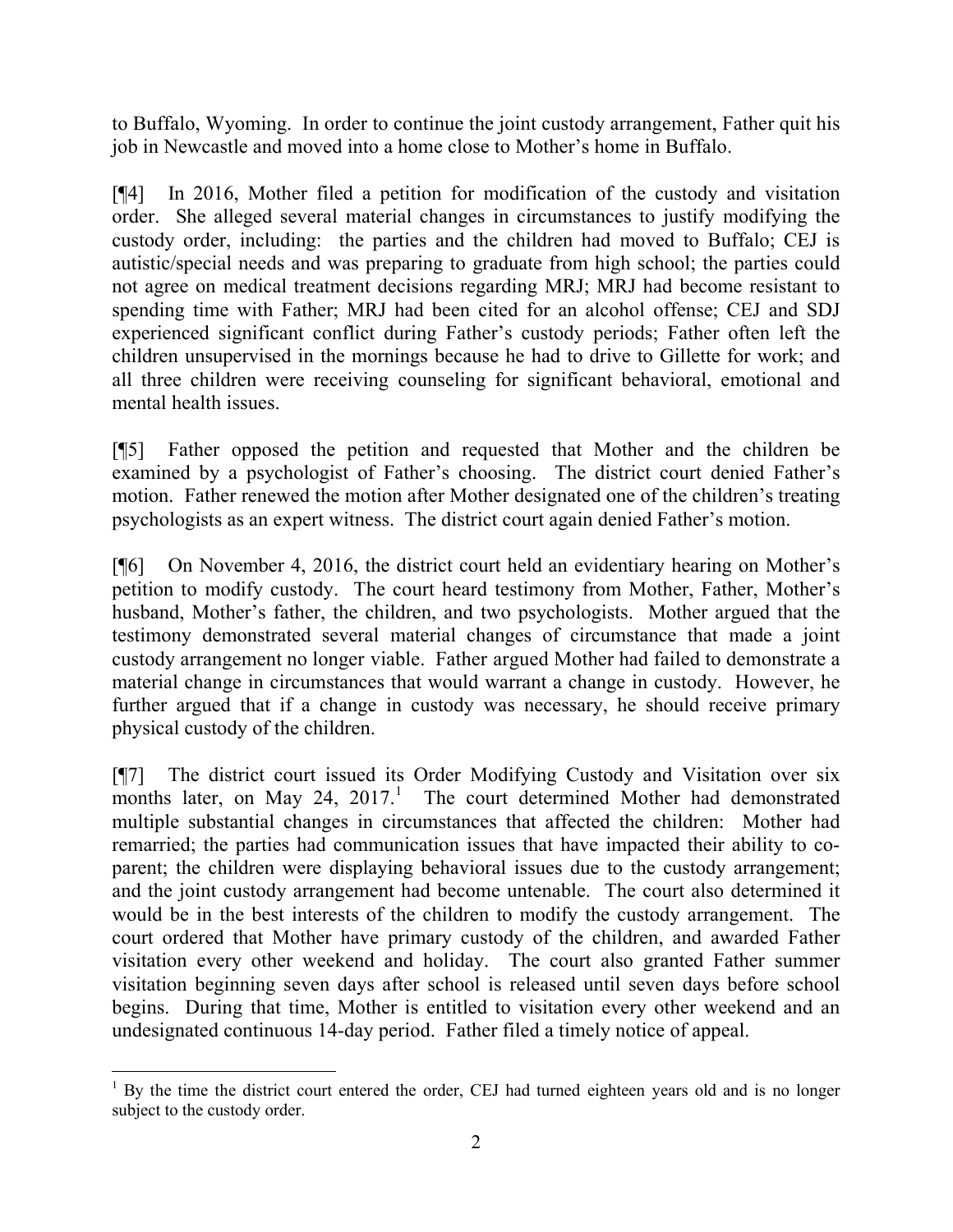#### **STANDARD OF REVIEW**

[¶8] We review a district court's decision on a petition to modify child custody for an abuse of discretion, and we will not disturb the decision absent a procedural error or a clear abuse of discretion. *Bishop v. Bishop*, 2017 WY 130, ¶ 9, 404 P.3d 1170, 1173 (Wyo. 2017). "Judicial discretion is a composite of many things, among which are conclusions drawn from objective criteria; it means exercising sound judgment with regard to what is right under the circumstances and without doing so arbitrarily or capriciously." *Id*. (quoting *Gjertsen v. Haar*, 2015 WY 56, ¶ 11, 347 P.3d 1117, 1122 (Wyo. 2015)). A district court does not abuse its discretion if it could reasonably conclude as it did. *Id*. In determining whether the decision was reasonable, "[w]e consider the evidence in the light most favorable to the district court's decision, 'affording every favorable inference to the prevailing party and omitting from our consideration the conflicting evidence.'" *Id*. (quoting *Durfee v. Durfee*, 2009 WY 7, ¶ 6, 199 P.3d 1087, 1089 (Wyo. 2009)). As previously recognized:

> Deference must be given to the opportunity of the trial court to judge the credibility of the witnesses, and a reviewing court will not set aside the court's findings merely because it might have reached a different result. The trial judge is in the best position to assess the credibility of witnesses and weigh their testimony, and, thus, this Court accords considerable deference to the trial judge's findings.

*Drake v. McCulloh*, 2002 WY 50, ¶ 18, 43 P.3d 578, 584 (Wyo. 2002).

[¶9] Similarly, "[d]istrict courts are vested with wide discretion on discovery matters[.]" *McCulloh v. Drake*, 2005 WY 18, ¶ 16, 105 P.3d 1091, 1095 (Wyo. 2005). Therefore, we will not reverse a court's decision on a discovery matter unless it is an abuse of discretion. *See id*., ¶¶ 16-17, 105 P.3d at 1095; *Inskeep v. Inskeep*, 752 P.2d 434, 436 (Wyo. 1988).

#### **DISCUSSION**

#### *Material Change in Circumstances*

[¶10] Father argues the district court abused its discretion when it determined there had been a material change in circumstances justifying modification of the original custody order. Wyo. Stat. Ann. § 20-2-204 (LexisNexis 2017) contains the statutory requirements for the modification of custody and visitation orders:

> (a) Either parent may petition to enforce or modify any court order regarding custody and visitation.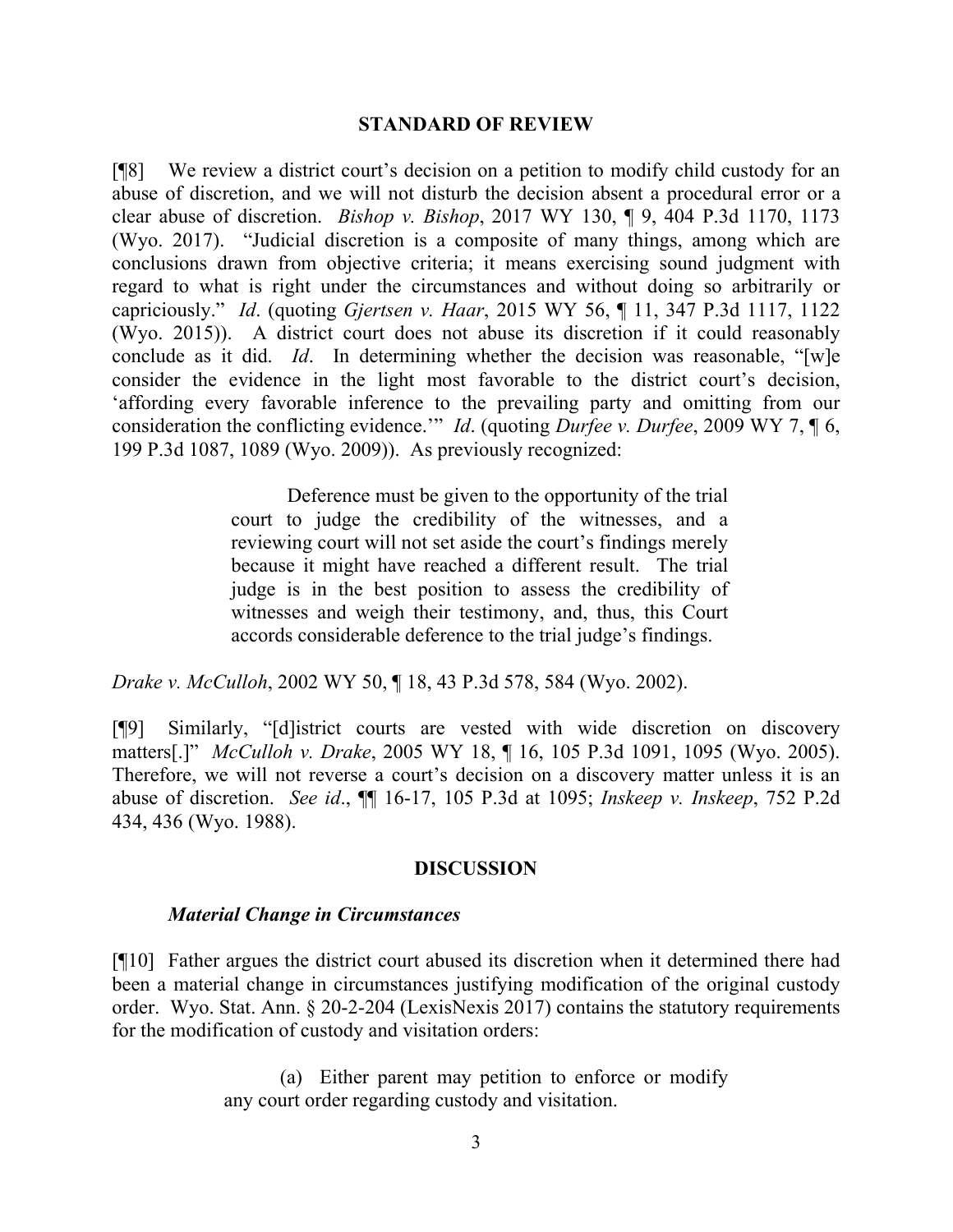. . . . (c) A court having jurisdiction may modify an order concerning the care, custody and visitation of the children if there is a showing by either parent of a material change in circumstances since the entry of the order in question and that the modification would be in the best interests of the children pursuant to W.S.  $20-2-201(a)$ .

[¶11] We have explained that this statute requires the district courts to conduct a twostep inquiry when presented with a petition to modify custody:

> The first step requires a showing that there has been "a material change in circumstances since the entry of the order in question." § 20-2-204(c). Because of the res judicata effect afforded custody orders, such a finding is a threshold requirement. *Hertzler v. Hertzler*, 908 P.2d 946, 949-50 (Wyo. 1995). The district court does not properly acquire jurisdiction to reopen an existing custody order until there has been a showing of "a substantial or material change of circumstances which outweigh society's interest in applying the doctrine of res judicata" to a custody order. *Kreuter v. Kreuter*, 728 P.2d 1129, 1130 (Wyo. 1986). In short, unless the district court finds a material change in circumstances, it cannot proceed to the second step—determining whether a modification would be in the best interests of the child.

*Bishop*, ¶ 11, 404 P.3d at 1173 (quoting *Hanson v. Belveal*, 2012 WY 98, ¶ 18, 280 P.3d 1186, 1193 (Wyo. 2012)). The party seeking the modification has the burden of proving a material change in circumstances has occurred since entry of the governing order. *In re TLJ*, 2006 WY 28, ¶ 11, 129 P.3d 874, 877 (Wyo. 2006). Further, a change in circumstances will be material only if it affects the welfare of the children. *Hanson*, ¶ 34, 280 P.3d at 1197; *Morris v. Morris*, 2007 WY 174, ¶ 6, 170 P.3d 86, 89 (Wyo. 2007). "A district court's finding concerning a material change in circumstances is principally a factual determination to which we accord great deference." *Hanson*, ¶ 13, 280 P.3d at 1192 (quoting *Morris*, ¶ 7, 170 P.3d at 89).

[¶12] We have, however, recognized that some of the justification for a stringent requirement of a material change of circumstances in a primary custody situation is not necessarily present when modification of a joint custody arrangement is sought. When one parent has primary custody, a change of custody raises a significant concern about relationship stability and security for the child. *Gurney v. Gurney*, 899 P.2d 52, 54 (Wyo. 1995). We recognized that a child is almost always harmed when he is taken from the parent who had been the primary nurturer. *Id*. That concern is of less importance when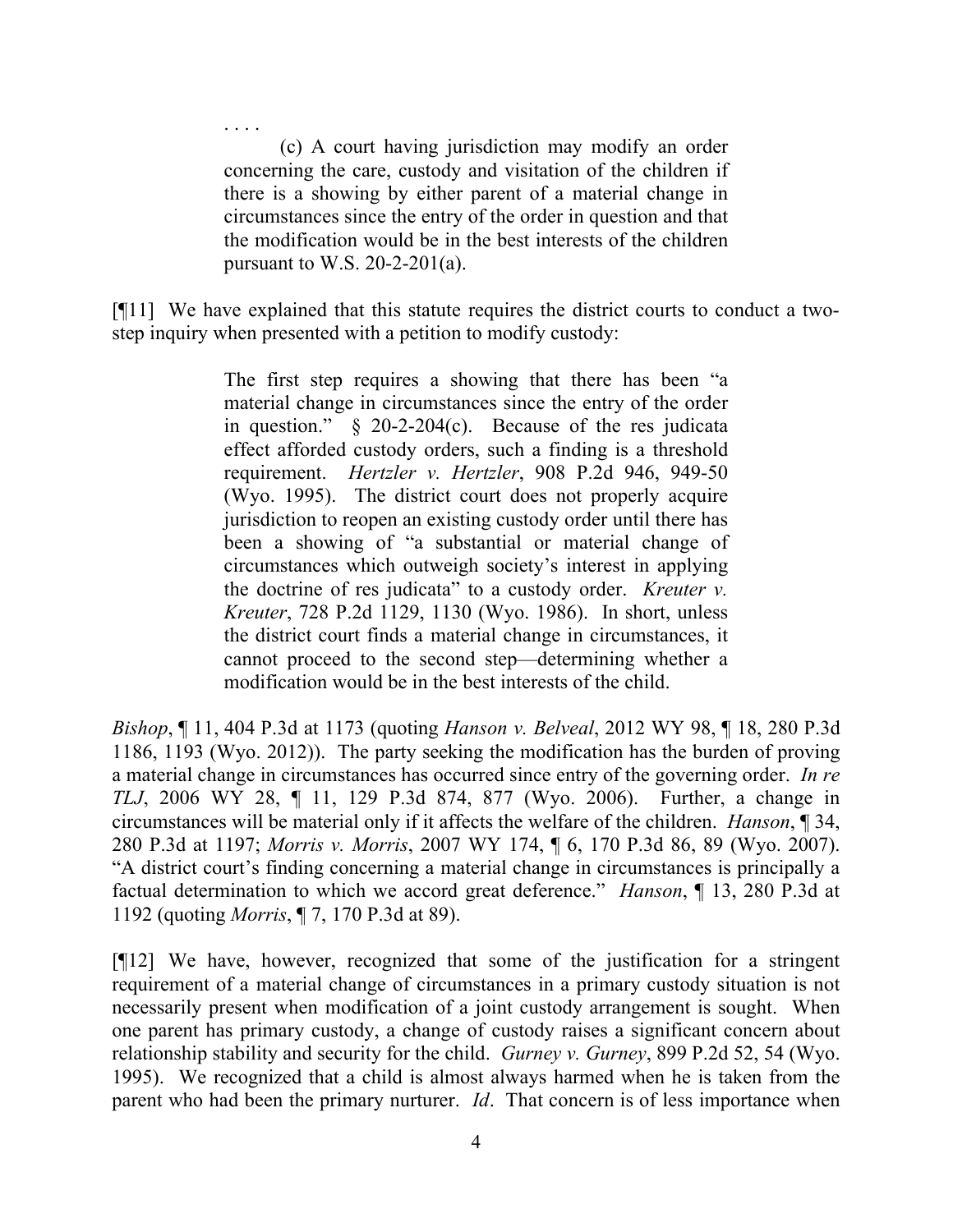modifying a joint custody arrangement because one parent has not been designated as the child's primary nurturer. *Id*.

[¶13] Additionally, a joint custody arrangement differs from a primary custody arrangement in that the parents' ability to resolve the custodial details between themselves is paramount to the arrangement's success. *Id*. at 55. "There can be little question that joint custody requires sincere dedication on the part of each parent to safeguard the security and stability vital to a child's best interest." *Id*. For this reason, a change of circumstances justifying re-opening the original custody order occurs when the parents are unable to cooperate and make the joint custody arrangement work.<sup>2</sup> Id.; see *also Hanson*, ¶ 30, 280 P.3d at 1196-97 (both parents requesting that the district court modify custody order was significant, but a *critical* fact was the parties agreed the *originally-ordered custody arrangement simply was not working*).

[¶14] In the instances where this Court has had the opportunity to consider a district court's decision to modify a joint custody arrangement, both parents agreed that the joint custody arrangement was not working and a modification was warranted. *Gurney*, 899 P.2d at 55; *Roemmich v. Roemmich*, 2010 WY 115, ¶¶ 12-13, 238 P.3d 89, 93 (Wyo. 2010); *Dahlke v. Dahlke*, 2015 WY 76, ¶ 12, 351 P.3d 937, 940 (Wyo. 2015). In those cases, this Court concluded that the parties' invitation to reopen the arrangement was adequate to demonstrate "a sufficient change in circumstances justifying the reopening of the [joint] custody order" and end the judicial inquiry into whether a material or substantial change of circumstances exists. *Gurney*, 899 P.2d at 56; *Roemmich*, ¶¶ 12-13, 238 P.3d at 93; *Dahlke*, ¶ 12, 351 P.3d at 940; *see also Harshberger v. Harshberger*, 2005 WY 99, ¶ 10, 117 P.3d 1244, 1249-50 (Wyo. 2005).

[¶15] Here, while Mother believed the joint custody arrangement in this case was not working, Father disagreed. Therefore, the district court was required to determine whether there was a material change in circumstances that would justify reopening the custody order. Consistent with our precedent on joint custody modifications, this material change can be based on facts that demonstrate the parents are unable to make the joint custody arrangement work. The district court relied on the following material changes of circumstances to reopen the custody order: (1) Mother has remarried;<sup>3</sup> (2) the

l

<sup>&</sup>lt;sup>2</sup> This Court recently overruled its precedent that recognized a presumption against the imposition of joint or shared custody. *Bruegman v. Bruegman*, 2018 WY 49, ¶ 16, 417 P.3d 157, 163-64 (Wyo. 2018). *Bruegman*, however, did not involve a modification to custody and, therefore, the Court did not conduct an analysis regarding a material change in circumstances. While primary custody and joint custody are now equally favored, the differences this Court historically recognized between the two still exist. Therefore, we will continue to apply the appropriate measure of a material change of circumstances depending on whether the governing order awarded primary custody or joint or shared custody.

<sup>&</sup>lt;sup>3</sup> While the record certainly supports the district court's finding that Mother has remarried, we find that factor of no consequence in the analysis. Mother remarried in 2010, thus this fact has been present during the vast majority of the joint custody arrangement. Further, the fact that she remarried seems to have had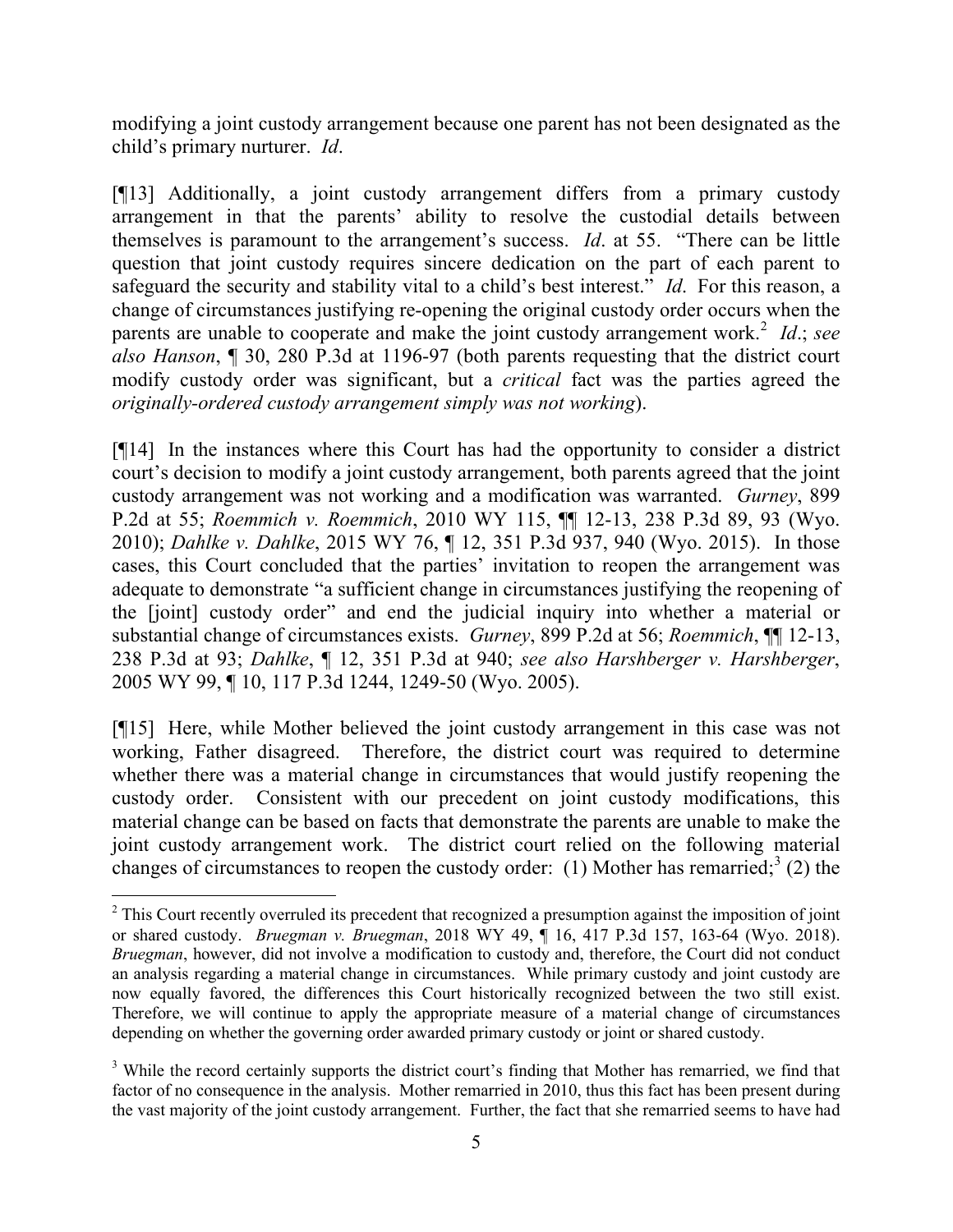parties have encountered communication issues that have impacted their ability to coparent; (3) the children have begun displaying behavioral issues, in part as a result of the joint custody arrangement; and (4) the joint custody arrangement has become untenable.

[¶16] The record shows that the district court heard testimony from two loving parents who want to spend as much time as possible with their children. The children are all involved in various activities and do well academically. Father took significant steps to make the joint custody arrangement work for the children, even quitting his job and moving from Newcastle to Buffalo to be near the children after Mother remarried and relocated. The record also demonstrates that, despite exceptionally difficult communication between the parents (the parents communicated only by leaving voicemails for one another), Mother and Father have mostly managed to ensure that each parent was spending time with the children over the last eight years as mandated by the original custody order.

[¶17] However, in the last couple of years, the children have exhibited behavioral problems that were not previously present. CEJ and SDJ often fought violently with each other while at Father's home, but did not do so at Mother's home for fear of Mother's discipline (although the fights have subsided since CEJ moved to Sheridan to attend college). CEJ was so distraught over one fight in 2016, that she told Mother that "maybe she should kill herself." MRJ found herself in trouble after taking alcohol she found at Father's home to school. She also intentionally cut her wrist with a staple after having an argument with Father. Further, she and Father would often fight, and she now refuses to spend any time at Father's home. SDJ, a sixth grader, has exhibited behavioral problems since pre-school and suffers from anxiety. Mother testified that due to the frequent exchanges between Mother's and Father's homes, SDJ has difficulty sleeping and will often sleep in a sleeping bag on the floor of Mother's bedroom. CEJ explained that the frequent transitioning between the two homes is a stressor, and SDJ testified that the current custody arrangement makes it "complicated" to figure out where she is supposed to go after school.

[¶18] Over the years, all three children have received counseling for these various issues. CEJ described her visits with her father as "unbearable" and the therapist believed that was based on the relationship with her father. MRJ's treatment notes reveal ongoing conflict between MRJ and Father. CEJ and MRJ each testified that Father speaks negatively about Mother to the children with regularity, and that is a point of stress for the children. Further, Father's expert testified that it appears Father is "stuck back with the fact that [Mother] betrayed her marriage vows and went off with another man," Father is still struggling with those feelings, and the children know that Father is

l

no impact on the joint custody arrangement. When Mother moved from Newcastle to Buffalo with her new husband, Father also moved to Buffalo to maintain the custody arrangement with the children. Additionally, remarriage on its own is insufficient to constitute a material change in circumstances sufficient to justify a change in custody. *Kreuter v. Kreuter*, 728 P.2d 1129, 1130 (Wyo. 1986).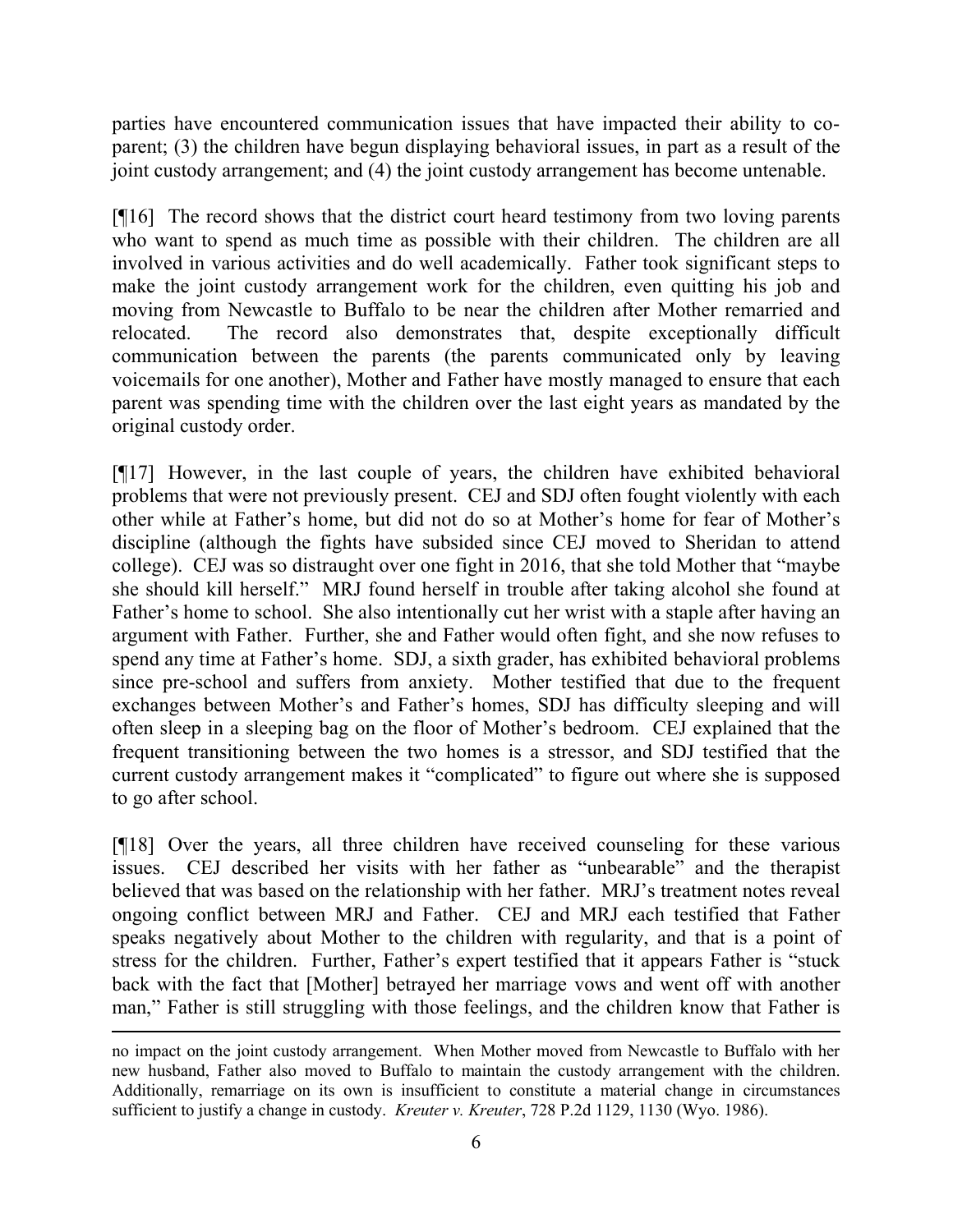hurt by the situation. CEJ and MRJ testified there was more structure at Mother's home than at Father's home. Dr. Faulkner, who treated the children, opined that the different parenting styles was a "source of difficulty for the children" and it is challenging for the children to adjust when they go back and forth between the two homes so often. Dr. Faulkner also noted during a family therapy session: "It was difficult for these parents to find any common ground in their decisions about parenting, and they had trouble not exchanging barbs with each other." This note was supported by testimony from both Mother and Father concerning their inability to come to an agreement about occasionally switching weekends, birthday parties, summer visitation, visits from grandparents, and what verbal communications the parents had resulted in arguments in front of the children. Further, Mother testified Father does not share information with her when the children are sick or missing school while at Father's home.

[¶19] Using our deferential standard of review, the facts presented at the hearing support the district court's conclusion that the joint custody arrangement was not working to the benefit of the children to a significant degree – it was untenable. While the parents have been able to communicate in such a way that the children spend time with each parent as mandated by the original custody order, it appears communication beyond that basic scheduling has become impossible. Mother and Father both acknowledge their communication through voicemail is not effective, but it appears neither parent is completely open to the idea of speaking to each other face to face or even over the telephone. This type of communication has not lead to a successful co-parenting environment that will allow the children to thrive in a joint custody situation. Furthermore, a positive co-parenting environment cannot exist when Father repeatedly makes negative comments about Mother. The facts show that this behavior has had a detrimental impact on the children, and despite the children's repeated requests for him to stop, Father continued to disparage Mother.

[¶20] Additionally, the facts demonstrate the original custody arrangement has led to stress and anxiety in the children. The children are unable to maintain any sense of comfort or consistency when they are required to move between Mother's and Father's homes two to three times a week. Not only are the children having to constantly adjust to a different home, they are also always adjusting to the differing parenting styles utilized by Mother and Father.

[¶21] Father argues that most of these facts are not new and, instead, have existed during the duration of the custody arrangement. To some extent Father is correct, but some of these problems have grown over time. While a material change in circumstances must have occurred since the entry of the original custody order in a traditional primary custody arrangement, this Court has relaxed that standard when it comes to joint custody arrangements and instead simply requires a showing that the joint custody arrangement truly is not working. *See In re TLJ*, ¶ 11, 129 P.3d at 877; *Gurney*, 899 P.2d at 55. Further, the record suggests that, while communication may have never been perfect, it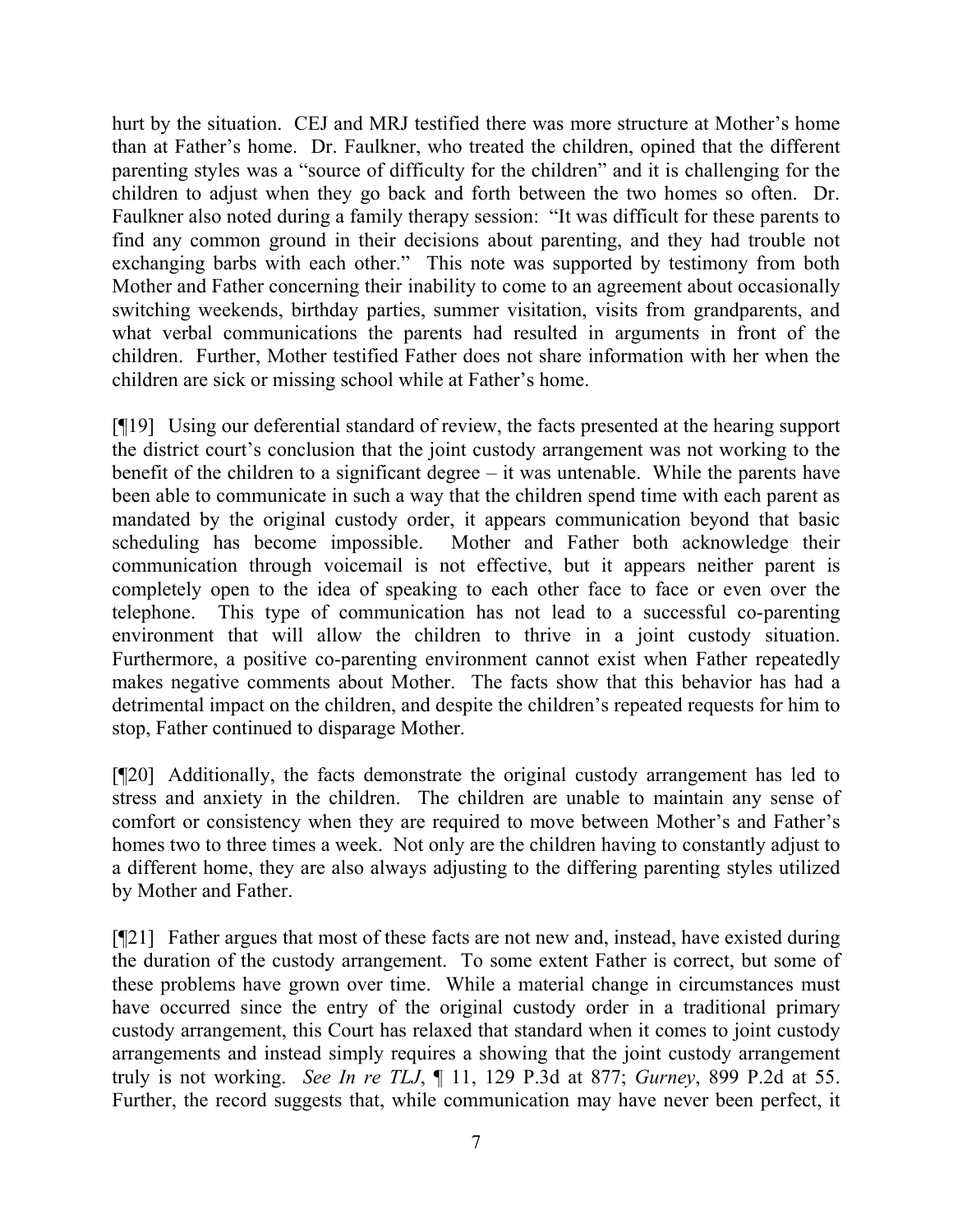has deteriorated since the divorce. Mother and Father both testified about a mediation they attended to determine the best way to communicate with one another. Therefore, one of the most important facets of joint custody—the parents' ability to communicate and resolve issues between themselves—materially and detrimentally changed over time.

[¶22] We are keenly aware these facts could also lead to a reasonable conclusion that the children are simply going through natural changes in behavior and encountering normal relationship issues with their siblings and parents (especially Father), and a material change in circumstances is not present. We commend Mother and Father for trying to make the custody arrangement work for as long as they did. The district courts undertake the difficult task of determining what is best for children who, no matter how responsible and loving both parents may be, are detrimentally affected by divorce. Often times, the court's decisions are based upon very fine factual distinctions because both parents are good and loving parents. These nuances can only be appreciated by seeing the witnesses testify in person, which is why this Court must defer to the district court's decisions with respect to factual issues and credibility. This Court's review on appeal is limited to simply determining whether the district court's decision is reasonable based upon the facts presented when viewed in the light most favorable to the court's decision. *Bishop*, ¶ 9, 404 P.3d at 1173. Unless the district court's decision is unreasonable, this Court must defer to the decision. *Id*. This is the case even if the reviewing court would have made a different decision than the district court made in the first instance. *Drake*, ¶ 18, 43 P.3d at 584. Here, the facts support the district court's decision that the joint custody arrangement was not working and, therefore, a material change in circumstances existed to reopen the custody order.

# *Material Change of Circumstances and Their Effect on the Children*

[¶23] Father argues the district court erred when it determined a material change in circumstance has occurred because there was no evidence presented that any of the changes the district court relied on had affected the children. Before a change can be considered material, the district court must determine that the change is relevant to the welfare of the children. *Kappen v. Kappen*, 2015 WY 3, ¶ 15, 341 P.3d 377, 382 (Wyo. 2015). The district court did not abuse its discretion when it determined the children were affected by the difficulties in communication and the frequent changes between homes encountered in the custody arrangement. As explained above, CEJ and MRJ testified about their anxiety caused by Father's statements about Mother. The notes from the children's therapy sessions are replete with concerns about the statements Father makes about Mother. CEJ and SDJ testified that the frequent changes between homes is a stressor and is confusing, and MRJ's conflicts with Father have resulted in MRJ not spending any time in Father's home. The frequent changes have also made it difficult for SDJ to sleep. These facts clearly support the district court's conclusion that the difficulties encountered in the custody arrangement is relevant to the welfare of the children.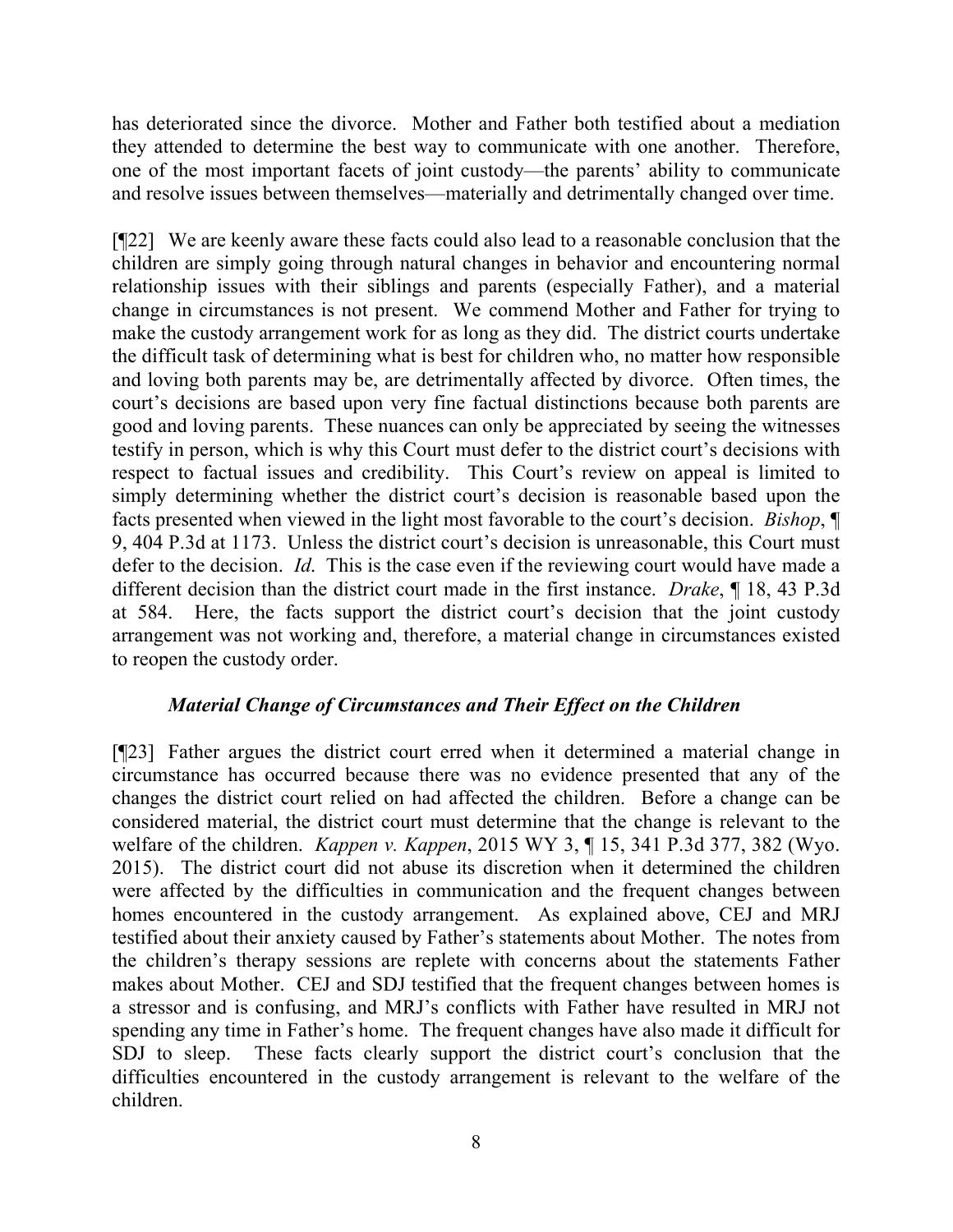#### *Children's Best Interests*

[¶24] After finding a material change in circumstances, the district court must determine whether modification of the decree will be in the best interests of the children. *See Jensen v. Milatzo-Jensen*, 2013 WY 27, ¶ 8, 297 P.3d 768, 772 (Wyo. 2013); Section 20- 2-204(c). Wyo. Stat. Ann. § 20-2-201(a) (LexisNexis 2017) states in relevant part:

> In determining the best interests of the child, the court shall consider, but is not limited to, the following factors:

> (i) The quality of the relationship each child has with each parent;

> (ii) The ability of each parent to provide adequate care for each child throughout each period of responsibility, including arranging for each child's care by others as needed;

> (iii) The relative competency and fitness of each parent;

> (iv) Each parent's willingness to accept all responsibilities of parenting, including a willingness to accept care for each child at specified times and to relinquish care to the other parent at specified times;

> (v) How the parents and each child can best maintain and strengthen a relationship with each other;

> (vi) How the parents and each child interact and communicate with each other and how such interaction and communication may be improved;

> (vii) The ability and willingness of each parent to allow the other to provide care without intrusion, respect the other parent's rights and responsibilities, including the right to privacy;

> (viii) Geographic distance between the parents' residences;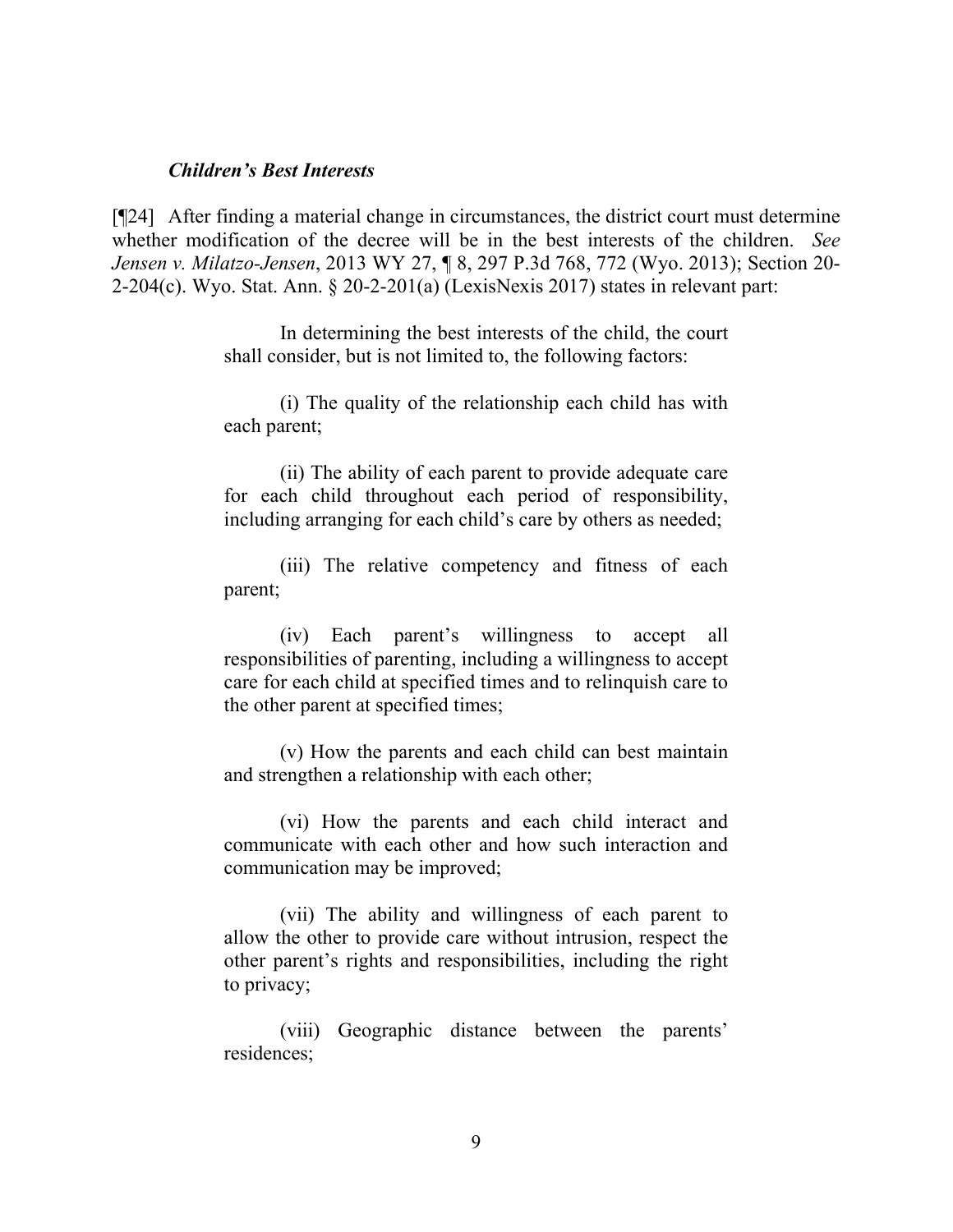(ix) The current physical and mental ability of each parent to care for each child;

(x) Any other factors the court deems necessary and relevant.

[¶25] The district court evaluated the factors from § 20-2-201. It concluded that both parents have good relationships with the children, have the ability to provide for the children during their periods of responsibility, are fit and competent to care for the children, have demonstrated a willingness to accept care for the children at specified times, and have realized the best way to maintain and strengthen relationships with the children is to spend time with them. The court found both parents effectively communicate with each child. The court also recognized that, although the parents have experienced a reduced ability to communicate with one another, the parents have been able to exercise their respective parenting time without interference. However, the court concluded that much of the strife in the children's lives is a result of the joint custody arrangement and a more traditional custodial arrangement would benefit the children and the parents. The district court properly considered the factors set out in § 20-2-201 in concluding it was in the children's best interests to modify the custody arrangement.

[¶26] Father claims the district court's decision to modify custody because it is in the best interests of the children is inconsistent with its findings that Father is a fit parent capable of taking care of his children, that he has a positive relationship with the children, and that spending more time with the children will maintain that relationship. Father argues this is further bolstered by the fact that the district court's only basis in granting custody to Mother is that she has been the primary caretaker. This Court does not disagree that the evidence shows Father is a good parent who loves his children and is an active participant in their lives. However, Mother and Father divorced and the district court must determine what custody arrangement is in the best interests of the children. That decision is not a testimonial to which parent is the better parent; nor is it an attempt to reward or punish the parents. *See In re Marriage of Zabecki*, 389 N.W.2d 396, 398 (Iowa 1986).

[¶27] This Court agrees that the district court's perfunctory finding that Mother has been the primary caregiver is troubling given Father has cared for the children nearly as much as Mother. However, the record clearly supports a finding that awarding primary custody to Mother and visitation to Father is in the best interests of the children. CEJ and MRJ testified there is more structure at Mother's home, and CEJ and SDJ testified they fight less at Mother's home due to her stricter rules. MRJ testified extensively about the difficulties in her relationship with her Father, and she expressed a desire to see her Father "just not as much as before." Mother and Father both leave very early in the morning to get to their out of town jobs, but Mother's husband is home in the mornings and can assist and tend to the children before school starts. All of these facts support a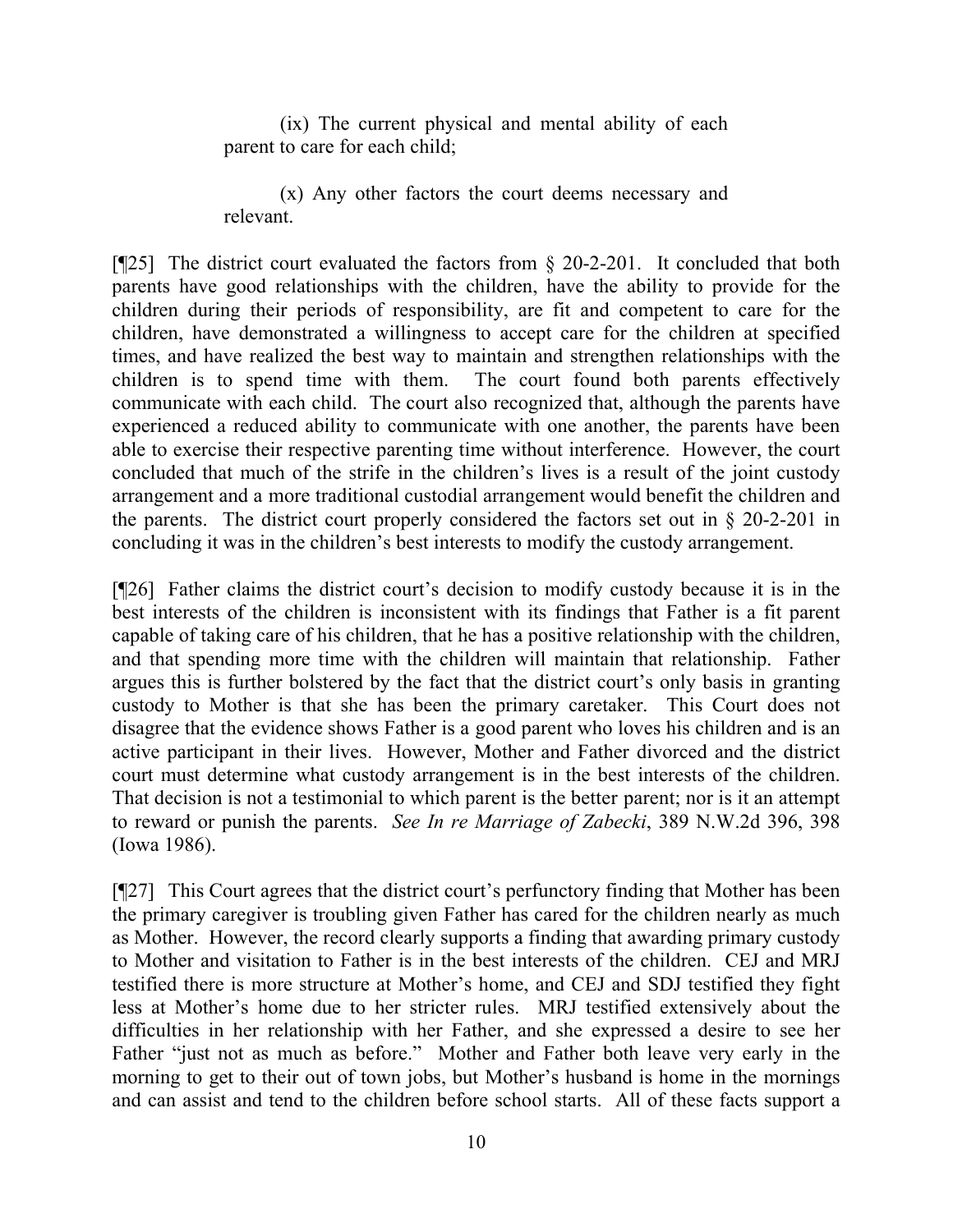conclusion that an order granting primary custody to Mother with visitation to Father is in the best interests of the children.

## *Motions for Examination Under W.R.C.P. 35*

[¶28] Father filed a motion under Wyoming Rule of Civil Procedure 35 requesting the district court order that Mother and the children undergo psychological examinations with Dr. Ann Duncan. That rule states in relevant part:

(a) *Order for an Examination. —*

(1) *In General. --* The court where the action is pending may order a party whose mental or physical condition including blood group - is in controversy to submit to a physical or mental examination by a suitably licensed or certified examiner. The court has the same authority to order a party to produce for examination a person who is in its custody or under its legal control.

(2) *Motion and Notice; Contents of the Order*. - The order:

(A) may be made only on motion for good cause and on notice to all parties and the person to be examined; and

(B) must specify the time, place, manner, conditions, and scope of the examination, as well as the person or persons who will perform it.

 $WRCP$  35.

[¶29] Father argued the examinations were necessary for Father to defend against Mother's allegations that the custody arrangement was causing behavioral issues in the children and that the environment in Father's home was causing conflict between the children. Mother objected to the motion on the basis that Father had failed to demonstrate good cause for the evaluations because the children were already being treated by a therapist. After an apparently unreported hearing on the matter, the district court denied Father's motion.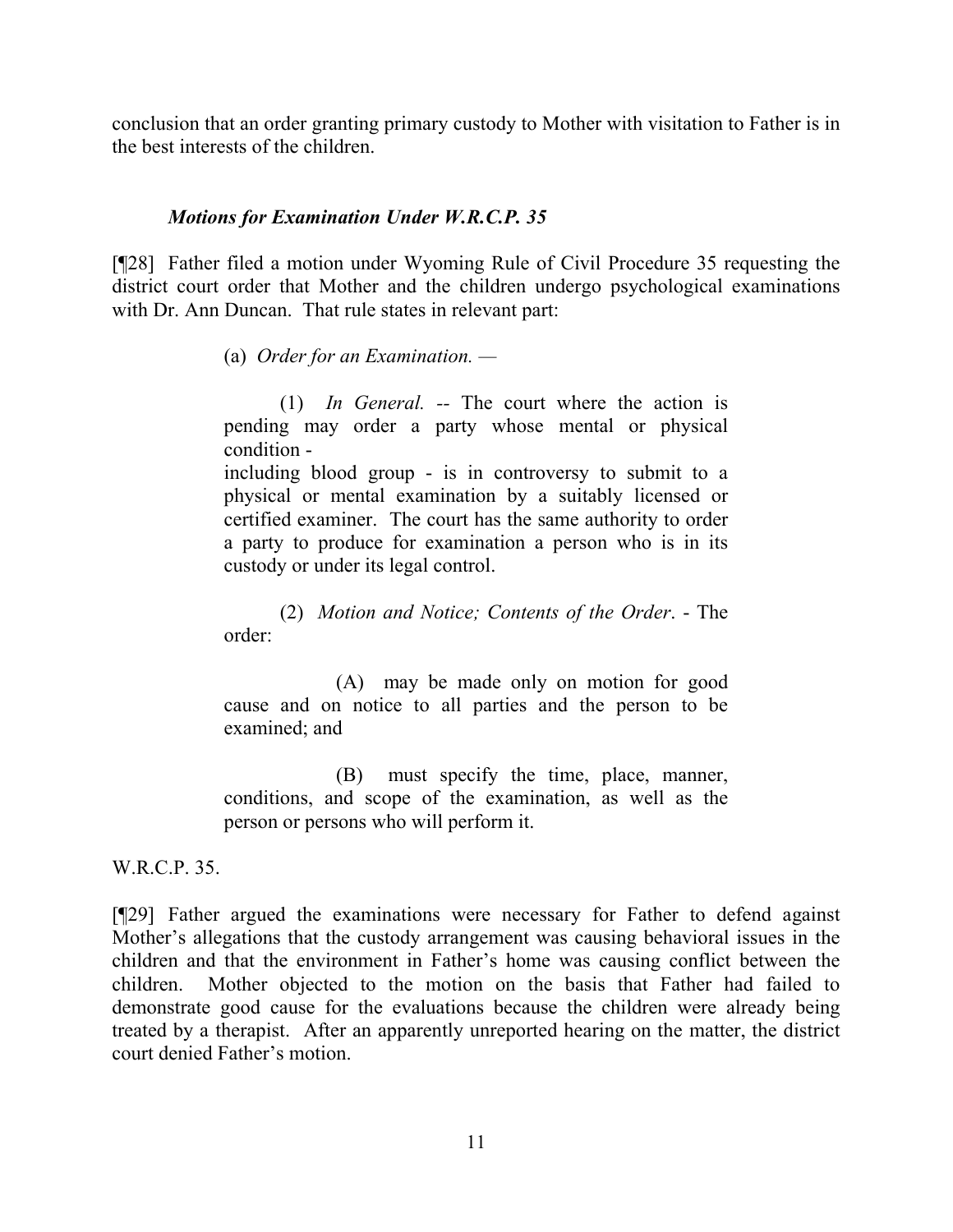[¶30] After Mother filed her expert witness designation, Father filed another motion requesting that the parties and children be examined by Dr. Duncan. Father's argument was substantially the same as in the first motion, but he argued the examination was even more necessary now that Mother intended to call her own expert witnesses that have "examined, observed and tested" the children. Mother objected, asserting Father's motion did not allege any new information that would show good cause as to why the motion should be granted. Father replied and argued an evaluation by Dr. Duncan is the only way he can defend himself against Mother's allegations, as Mother chose and provided the information to the counselors who have treated the children thus far. Without a hearing, the district court denied Father's motion on the basis it did not contain any new information as to why an examination of the parties or the children is necessary.

[¶31] Father argues the district court abused its discretion when it denied his motions. As in his motions, Father states Dr. Duncan should have examined the children because their mental states were at issue in the matter before the court. This Court has not had the occasion to consider what a party must demonstrate before a trial court should grant the party's request for an examination under W.R.C.P. 35. However, Wyoming's rule is identical to F.R.C.P. 35 and, therefore, we look to federal law for guidance. *Graus v. OK Investments, Inc.*, 2014 WY 166, ¶ 14, 342 P.3d 365, 369 (Wyo. 2014).

[¶32] In *Schlagenhauf v. Holder*, 379 U.S. 104, 85 S.Ct. 234, 13 L.Ed.2d 152 (1964), the United States Supreme Court discussed a movant's burden when requesting an examination under F.R.C.P. 35. The Court explained the rule requires the movant to demonstrate that "each condition as to which the examination is sought is really and genuinely in controversy and that good cause exists for ordering each particular examination." *Id.* at 118. "Good cause" is more than simply showing the evidence is relevant or by citing to "mere conclusory allegations of the pleadings," and what constitutes good cause will vary on a case by case basis. *Id*. at 118-19. In conducting the required "discriminating application" of Rule 35, a trial court may determine an evidentiary hearing is necessary in some circumstances, while in others good cause may be determined by methods short of a hearing, such as an affidavit. *Id*. at 119. In other circumstances, good cause may exist by virtue of the allegations and defenses in the pleadings. *Id*. Further, the ability of the movant to obtain the information sought in the examination from other means is a consideration in the analysis. *Id*. at 118.

[¶33] Here, Father sought psychological examinations of himself, Mother, and the children because Mother placed the children's psychological well-being at issue in the petition to modify the custody order. Mother countered that request with the argument that the children were already in counseling and Father could get the information he needed from those providers. The court held a hearing on the matter; however, the transcript of the hearing is not contained in the record. The Wyoming Rules of Appellate Procedure places the burden on the appellant—in this case Father—to provide a complete record on which we are to base a decision. *Golden v. Guion*, 2013 WY 45, ¶ 5, 299 P.3d